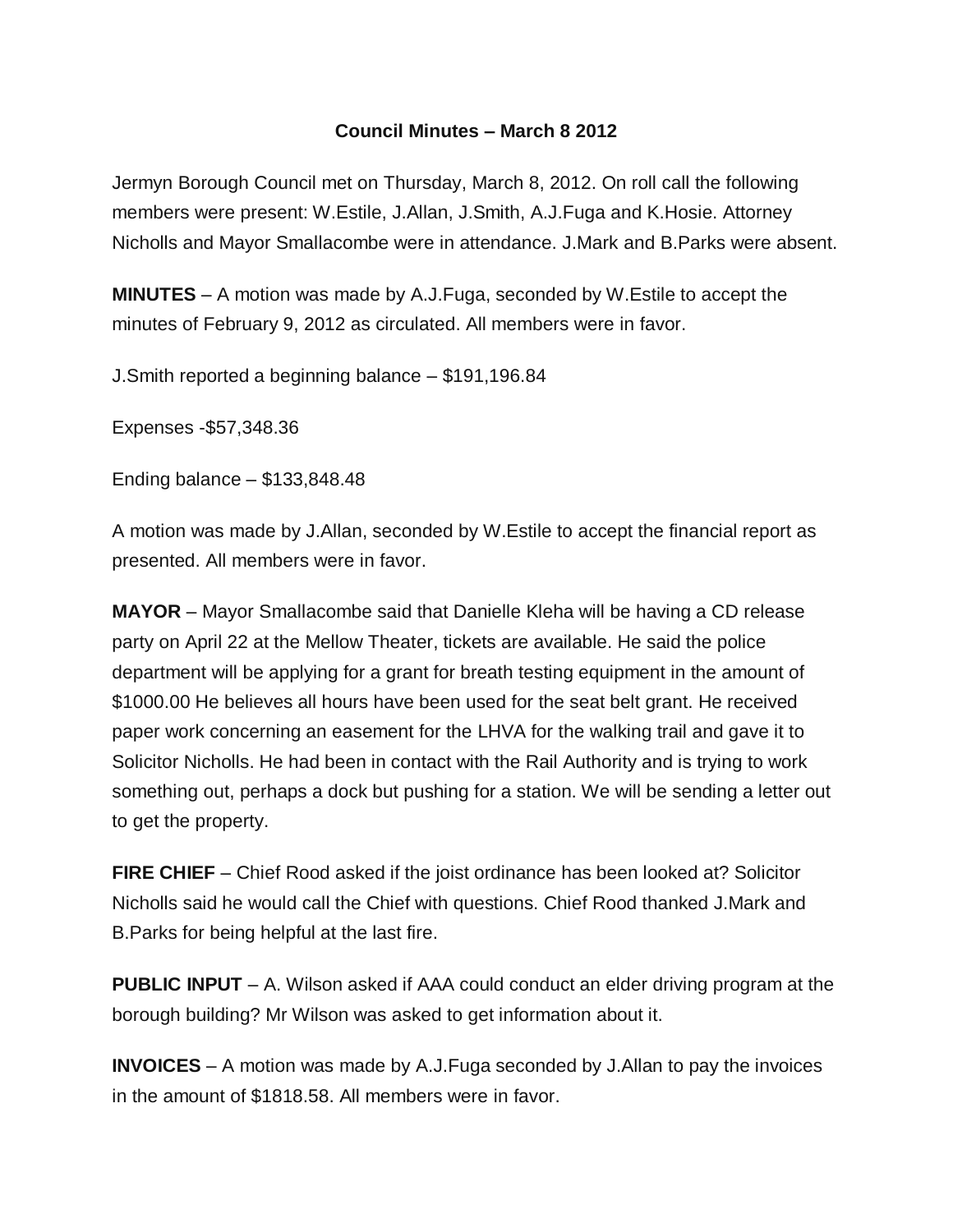**SAFETY VESTS** –A motion was made by J.Smith seconded by W.Estile to approve purchasing 5 safety vests at \$160.00. All members were in favor.

**NO PARKING NORTHERLY SIDE FRANKLIN** – A motion was made to pass an ordinance to make Franklin Street no parking 115 feet in the northwesterly direction where it intersects with Washington Avenue by A.J.Fuga seconded by J.Allan. All members were in favor.

**SURVEY** – Solicitor Nicholls said that Mr. DeMarco can obtain copies of the survey done by the borough at Shields Court. Mr.DeMarco will have to pay KBA for the reproduction.

**HEART AND LUNG** – A motion was made by J.Smith seconded by J.Allan to allow Chief Daniel Zellers to participate in the Heart and Lung Act. All members were in favor.

**PARRI MINOR SUBDIVISION** – A motion was made by J.Smith seconded by A.J.Fuga to approve the minor subdivision of Bruce Parri, 77 Franklin Street. All members were in favor.

LCAB dinner April 19. Please contact office if you wish to attend.

R.Rood, 403 Bacon Street asked if there is any progress concerning the sewer problem at his home?

Solicitor Nicholls said no. Mr. Rood said he does not want to sue Mr. Raymond because the Borough will get involved. Solicitor Nicholls said we have a price. \$100.00 a foot at 365 feet. He said he will advise Council at the work session. He pointed out that the borough owns the road not the sewer.

Mayor Smallacombe commended Sgt. Caljean for the good job he is doing while the Chief is not working. Also commended J.Wilson for the fine job she is doing with the website.

Mr.Pidgeon, Lincoln Avenue complained that one of our officers phoned him at quarter after midnight and asked that they be more considerate.